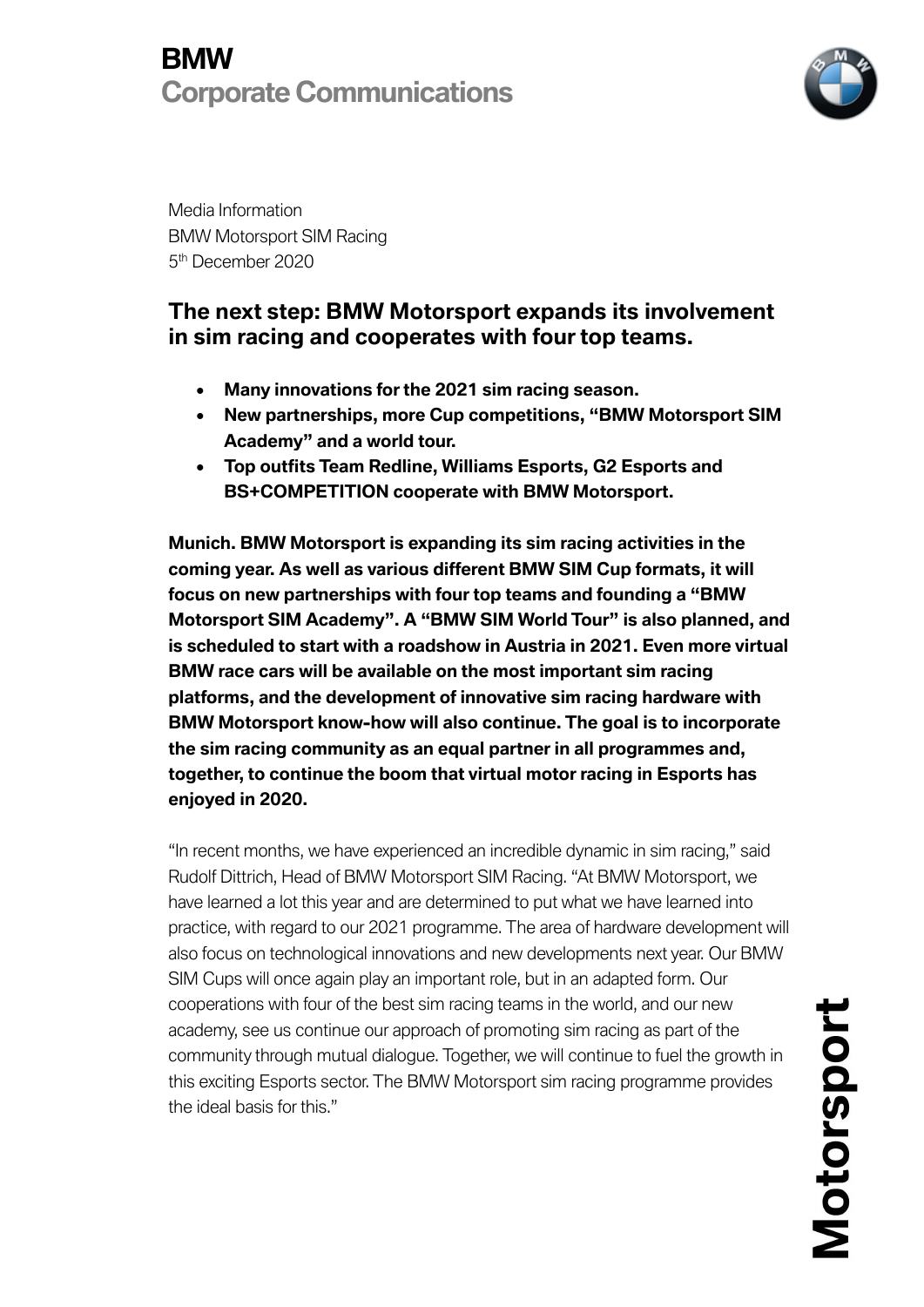# **BMW Corporate Communications**



# **BMW SIM Cups.**

Last year's successful Cup formats on various sim racing platforms will be continued and expanded in 2021. This allows the best sim racers in the world to continue to compete in the BMW M8 GTE on the iRacing platform within the BMW SIM GT Cup. Over the course of the year, the BMW M4 GT3 will also be introduced. The virtual version of this car is currently being developed by iRacing at the same time as the real car is being developed. The BMW SIM M2 CS Racing Cup will also offer spectacular racing again. However, it will no longer take place exclusively on the Nürburgring-Nordschleife, but at various racetracks within the support programme for the GT Pro Series on rFactor 2. New to the programme is the BMW SIM Time Attack by Assetto Corsa Competizione. This sees drivers race against the clock with the BMW M4 GT4 in monthly competitions. All participants have the same goal: to compete at the BMW SIM Live event, which will once again provide the stage for the grand finales of all the BMW SIM Cups in 2021.

### **BMW Motorsport cooperates with top sim racing teams.**

The partnerships with four of the best sim racing teams in the world underline the fact that BMW Motorsport is very ambitious and determined to celebrate victories in Esports. Team Redline, Williams Esports, G2 Esports and BS+COMPETITION will compete with BMW cars and represent BMW Motorsport at many top-class sim racing events on the biggest platforms in 2021. Each team brings its own specific strengths and different focusses to the partnership. Team Redline can look back on a unique success story in sim racing and is one of the favourites in every race that features a Redline car. The Williams Esports team is positioned very broadly in sim racing and regularly challenges for victories and titles on many different platforms – with the same name as the Formula 1 team. BS+COMPETITION has a big squad of so-called hybrid racers, who are successful in real and virtual motor racing. BMW and G2 Esports already cooperate successfully in other areas of Esports. Sim racing is now being added to this cooperation. The focus of G2 Esports Sim Racing is on outings in the Assetto Corsa Competizione simulation.

# **BMW Motorsport SIM Academy.**

With the construction of its own academy, sim racing is being given a physical home at BMW Motorsport. At the "Home of BMW Motorsport SIM Racing", ambitious and inexperienced sim racers will be given the opportunity to call on the extensive range of training opportunities and motor racing expertise at BMW Motorsport. This begins with coaching from professional sim racers in the BMW Motorsport SIM Racing partner teams, and continues through to mental training courses, which BMW works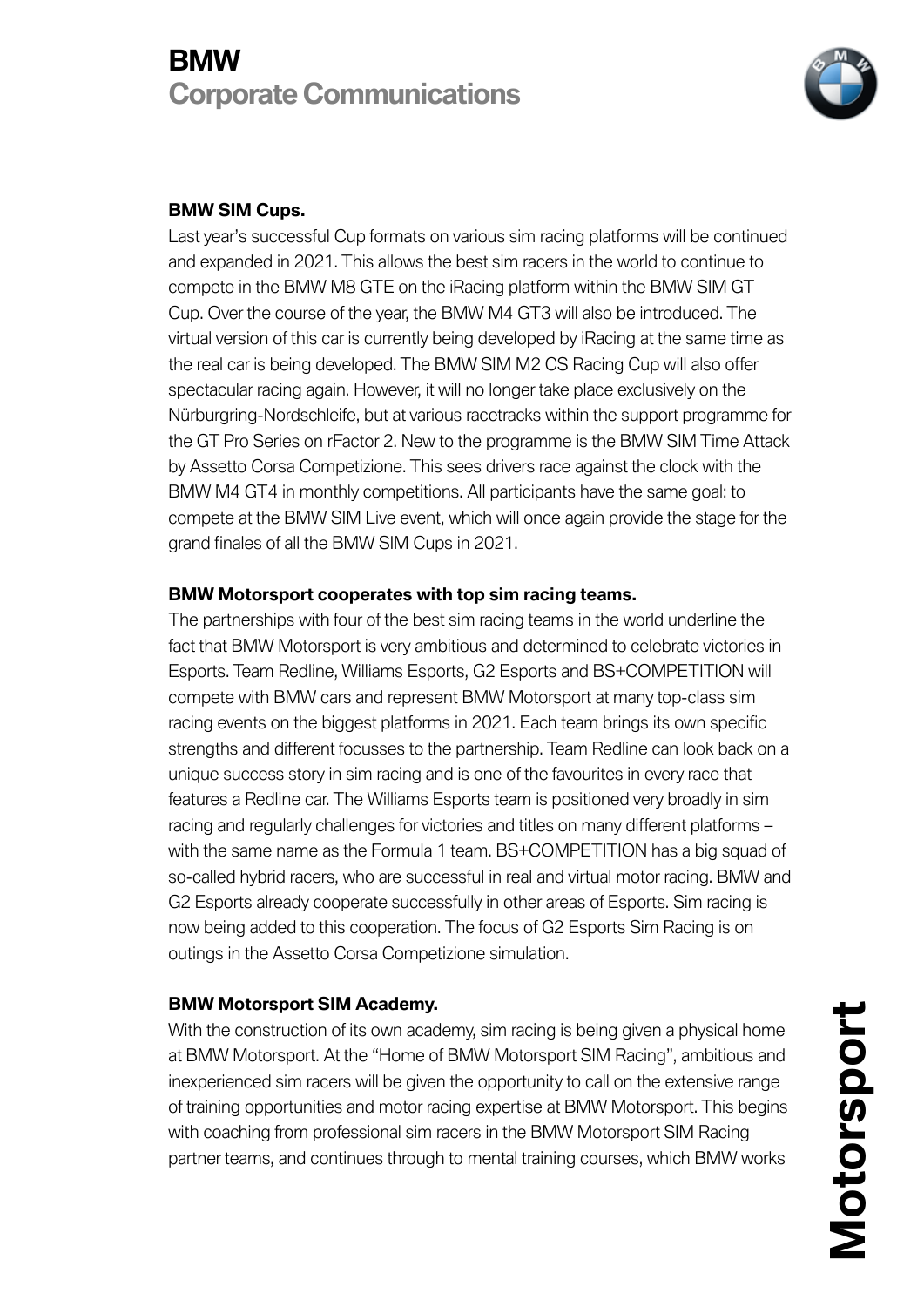# **BMW Corporate Communications**



drivers have been attending regularly for many years, in order to optimise their concentration during races. The training sessions at the BMW Motorsport SIM Academy are available streamed online and – as soon as it is possible again – in person. The academy is currently being set up. Further details of this programme will be announced during the first half of 2021.

# **BMW SIM World Tour.**

Also new for 2021 is the BMW SIM World Tour. This will – if the pandemic situation allows it – kick off in April 2021 with an innovative roadshow through Austria, under the motto "From Showroom to Racetrack". Mobile BMW racing simulators offer customers and interested parties the opportunity to enjoy an immersive motorsport experience, with the prospect of winning attractive prizes and a place in the national final. A total of 40 event days throughout Austria are planned for the pilot project. The car of choice for the virtual heats will be the entry-level model in the BMW M Customer Racing range – the BMW M2 CS Racing.

# **Media Contact.**

Benedikt Torka Spokesperson BMW Motorsport SIM Racing Phone: +49 (0)151 601 32455 E-mail: benedikt.torka@bmwgroup.com

Benjamin Titz Head of BMW Group Design, Innovations & Motorsports Communications Phone: +49 (0)179 – 743 80 88 E-mail: benjamin.titz@bmw.de

# **Media website.**

https://www.press.bmwgroup.com/global

# **BMW Motorsport on the web.**

Website: www.bmw-motorsport.com Facebook: www.facebook.com/bmwmotorsport Instagram: www.instagram.com/bmwmotorsport YouTube: www.youtube.com/bmwmotorsport Twitter: www.twitter.com/bmwmotorsport Twitch: www.twitch.tv/bmwmotorsport